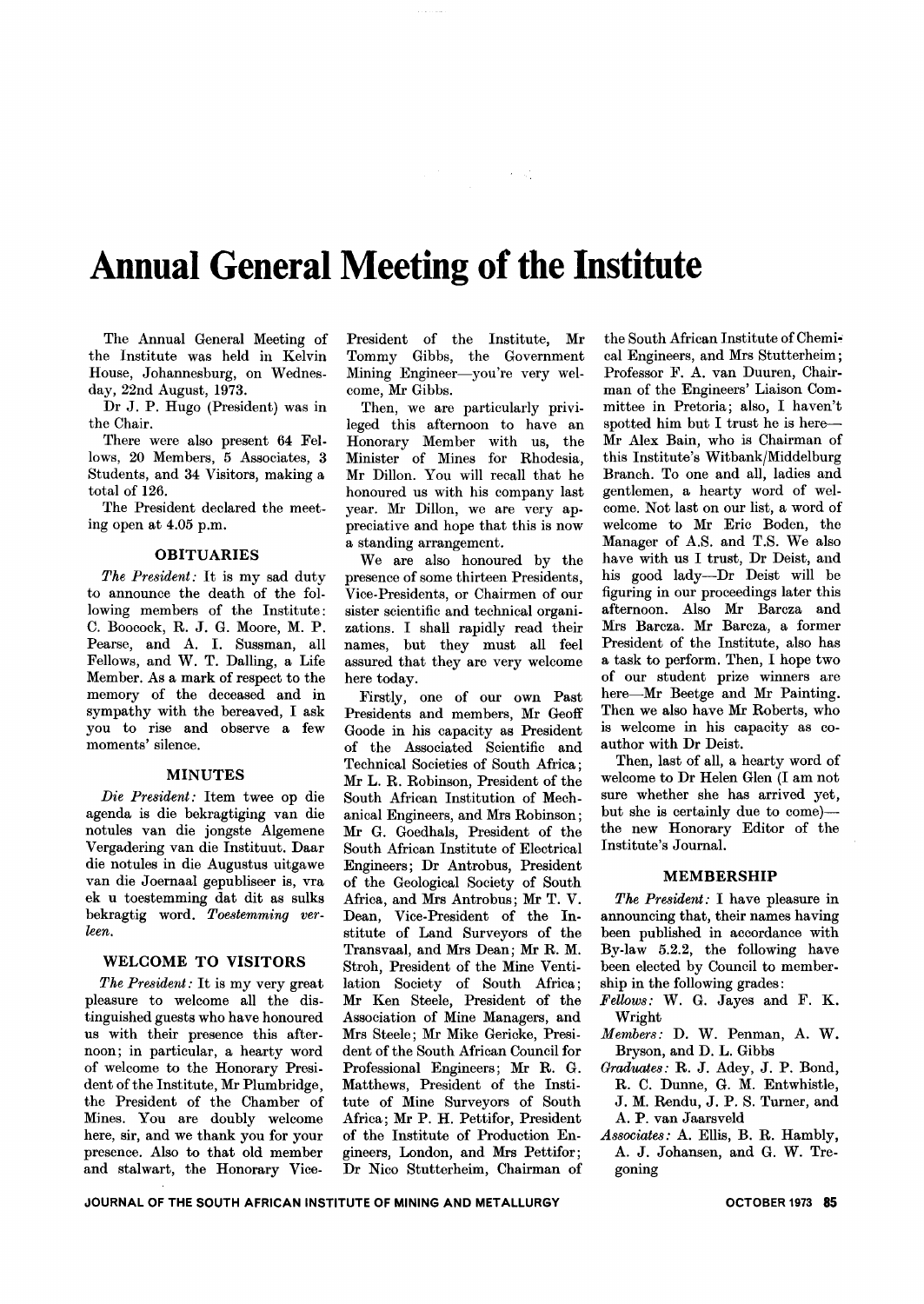- *Students:* M. E. Dingle, A. J. Field, M. A. B. Plaskitt, and J. J. van Rensburg
- *Company affiliates:* Gardner-Denver Company South Africa (Proprietary) Limited, and Hudemmco (Proprietary) Limited.

Dan verder, oorplasings na hoer peile van lidmaatskap:

- *Van Graduaat tot Lid:* J. M. McLuskie
- *Van Assosiaat tot Lid:* A. V. S. Meyer
- *Van Student tot Lid:* D. I. Watson *Van Graduaat tot Assosiaat* : A. E. W. Fletcher

*Van Student tot Graduaat:* P. Smith. Ek is seker dat u almal by my sal

aansluit as ons ons nuwe lede hartelik gelukwens en verwelkom in die Instituut.

## PRESENTATION OF MEDALS

*The President:* This year the Institute is presenting two gold medals: one to Dr Deist, and the other to Professor Sichel. Unfortunately, Professor Sichel is attending a conference overseas and can't be with us this afternoon.

I have pleasure in inviting Dr Deist to step forward to receive his award, and Mr Barcza to introduce him to us. Before putting Mr Barcza to the word, I wish to read you the citation: 'The gold medal awarded to Dr Deist is for the significant contributions made by him to the application of computer technology in the mineral industry, as manifested by several papers over a number of years; and in addition for his papers entitled "Aids to planning and production in coal mines" with Mr M. P. Roberts as co-author, and "Computer applications in rock mechanics" with Mr E. Georgiadis and J. P. E. Moris as co-authors'.

*Mr Barcza:* The mining industry is fortunate in obtaining occasionally some of the cream of the graduates from the University of the Witwatersrand.

In 1964, acting as a talent scout, I approached the head of the Electrical Engineering Department of the University, Professor Bozzoli as he then was, in search of a graduate who might be interested in carrying out a particular research project in the field of rock mechanics. Professor

Bozzoli told me that there was a young graduate working with I.B.M. in Germany who had an outstanding academic record. Professor Bozzoli said, 'Get him back before South Africa loses him'.

Born in Westphalia in Germany in 1937, Frank Deist came to South Africa in 1953. Late in that year he joined the Standard 8 class, but, when he matriculated at Krugersdorp Boys' High School in 1955, he achieved four distinctions. In 1959 he graduated from Wits. with distinction-indeed he had only one second class pass throughout his university career and that was in Engineering Drawing. Otherwise, all his passes were in the first class. He was awarded the Chamber of Mines Gold Medal and Bursary. Between 1959 and 1962 he lectured at the University and obtained his Master's degree. From 1962 to 1964 he worked in Germany.

And this is when we got him back to South Africa to take up a fellowship with Rand Mines. Frank Deist arrived, took a look at the mines, and tackled a highly intricate part of our rock mechanics problem. He used periodically to give me lectures on his work. I don't pretend that I understood his mathematics, but I was most impressed by his reasoning ability and by the clear exposition of his method of approach. It was about a year later that he produced a large manuscript with a few crossings-out-pages and pages of calculations-and told me that this was his Ph.D. thesis and his report. When I asked how many copies of the first draft he wanted typed, he looked surprised and said that this was his final copy-and it was. To someone who has to have at least two drafts of a simple report before it is ready for submission, this was an unparalleled experience for me.

For his thesis 'Development of a non-linear continuum approach to the problem of fracture zone and rock-bursts and feasibility study by computer', Frank Deist earned his Ph.D. in 1966. Between 1965 and mid-1968 he lectured at Wits., and then joined the Collieries Research Laboratory, where he is now Assistant Director.

His early love for computer work has been maintained, and he has

devoted the last few years to the study of the application of computer technology in the mining industry. During this period he has published several papers, which have contributed greatly to the rational planning of mining layout and mining operations. During the last year he has presented two papers: 'Aids to planning and production in coal mines' (with M. P. Roberts) and 'Computer applications in rock mechanics' (with E. Georgiadis and J. P. E. Moris). These co-authors are not members of the Institute and thus do not qualify for an award. It is particularly these papers that have merited the award of the Institute's gold medal.

Dr Deist has achieved a great deal in his relatively short career. He is obviously a clear thinker and a high performer. Much as he has already contributed to our knowledge about computer applications, I have no doubt that he will contribute even more in the future.

I have very great pleasure in asking Dr Deist to receive his gold medal from our President.

*Dr Deist:* Mr President, ladies, and gentlemen, I feel greatly honoured by the award presented to me this afternoon. I must stress, however, that the contributions for which I am being rewarded represent to a large measure the results of solid team work. In thanking the Institute, I would like therefore to view this medal as an expression of your recognition of the achievements of my colleagues at the Chamber of Mines as much as my own. In fact, since the successful application of computer systems crucially depends on the abilities and co-operation of both designers and users, I equally include those men in the industry without whose substantial contribution this type of work could at best be of academic interest and never of practical value.

I would like to thank Mr Barcza for his very kind words of introduction. When I heard that he was going to be my proposer this afternoon, I was very pleased indeed. After all, it was his and Professor Bozzoli's persuasive efforts that lured me away from building computers to using them-in the mining industry at that. On occasions like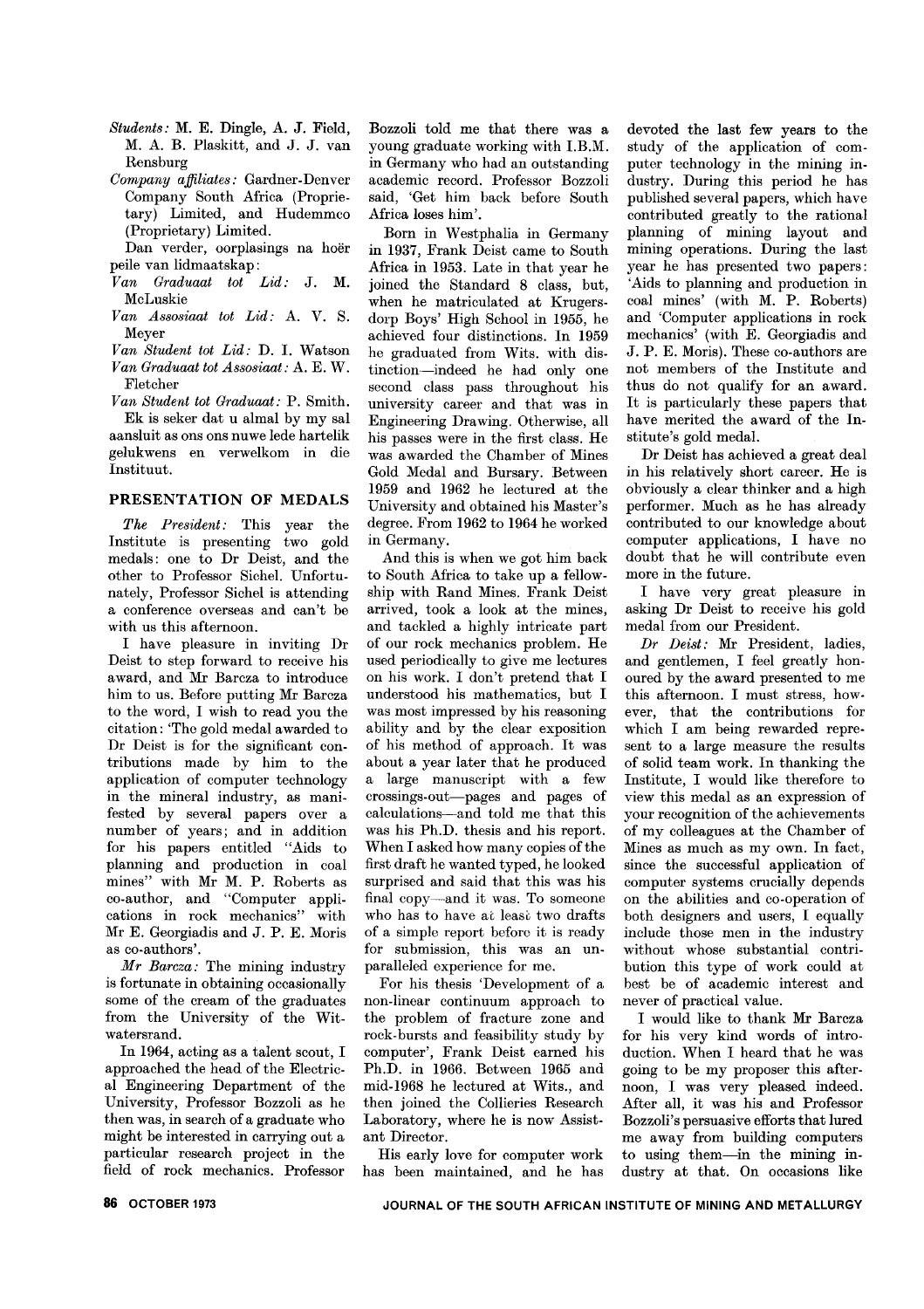this one feels that it was a right switch, and I would like to take this opportunity of expressing my very sincere gratitude to Mr Barcza for being of such tremendous guidance and assistance in introducing me to my present field of activity some eight years ago. Those stimulating discussions at Rand Mines generated many ideas that, it would seem, have proved to be of some value to the industry.

Furthermore, I would like to pay tribute to Dr Salamon, under whose direction most of these developments have taken place. His contributions, particularly in the field of rock mechanics, have often served as the very foundations of our work. Above all, however, I would like to express my appreciation of the stimulating atmosphere and spirit of co-operation that he has managed to generate and maintain in his laboratory over the years.

Finally, I would like to thank Dr Rapson, the Chamber's Research Adviser, for his enthusiastic support and guidance in establishing and building up our Computer Applications Division.

Mr President, as an engineer (granted, an electrical engineer), I tend to judge achievements in relation to their practical value. In this regard we have only scratched the surface. However, I am convinced that in this field considerable progress is possible and will be achieved. Once again, thanv you Mr President.

*The President:* Thank you, Dr Deist. Gentlemen, as I mentioned, Professor Sichel is unfortunately overseas, so his medal will be presented *in absentia.* I again call on Mr Barcza to introduce him. While Mr Barcza comes forward, I'll read the citation: 'Gold medal awarded to Dr Sichel for his paper entitled "Statistical valuation of diamondiferous deposits" '.

*M r Barcza:* Mr President, ladies, and gentlemen. I am obviously very fortunate in the calibre of my friends -hence I am on the rostrum again.

It is not for the first time that the Institute has awarded its gold medal to Professor Sichel. In 1960 he received a gold medal for a paper, presented jointly with C. H. Coxon, entitled 'Quality control of routine

mine assaying and its influence on underground valuation'. When introducing Dr Sichel, as he then was, Mr H. Britten reviewed Dr Sichel's career and achievements for our records in a most appropriate way, saying that Dr Sichel was already at the pinnacle of his profession. To mix my metaphors with those of Henry Britten, I am glad to say that Professor Sichel has not rested on his laurels, and this is gratifying for the Institute and for the mining industry.

Indeed, Herbert Sichel is not a person given to resting. His achievements since 1960 have been even more distinguished and productive than those of the earlier part of his career. Since 1960 he has published some twenty -six further papers, and has been made a Fellow of the South African Statistical Association, of which he is a founder member and Past President. He has attended a number of international conferences, and the reason for his absence this afternoon is that he is attending a meeting of the International Statistical Institute in Vienna, where he is presenting a paper.

During recent years he has lectured at the Hebrew University of Jerusalem in Israel and at Melbourne University in Australia. In 1969 he became the first President of the Operations Research Society of South Africa. During the same year he was appointed Professor in Statistics and Operations Research at the Graduate School of Business Administration of the University of the Witwatersrand, first on a parttime basis and in 1970 on a fulltime basis. He then gave up his nearly twenty-year-old private consulting practice, and devoted his full time to passing on some of his vast knowledge and experience to post-graduate students.

During 1971 he was appointed Acting Director of the Graduate School, a post which he relinquished earlier this year; he is, however, continuing as Professor of Statistics and Operations Research.

He will now receive *in absentia* his second gold medal, a rare distinction, for his paper entitled 'Statistical valuation of diamondiferous deposits'. Like most of his papers, this breaks new ground in the field of statistics and its practical application to mining problems.

I have been picking Professor Sichel's brains and have been able to benefit from his stimulating mind for a quarter of a century, on and off. I have come to regard him as a friend, and it gives me particular pleasure to pay him tribute tonight. I now ask Professor Plewman to receive the award from the President on behalf of Professor Sichel.

*Professor Plewman:* Mr President, Mr Minister, ladies, and gentlemen. I feel very privileged that Professor Sichel has selected me to receive the Institute's gold medal on his behalf. As Mr Barcza has indicated, Professor Sichel is a scientist of world standing, and the paper for which he is being honoured has made a major contribution to the science of valuation of discrete particle deposits.

Professor Sichel specifically asked me to express his extreme disappointment that he is not able to say thank you in person.

He has also asked me to say, and I quote, 'I feel extremely honoured to be awarded our Institute's gold medal. As a person who started his professional career as a junior underground official, and who has been closely associated with this great South African mining industry ever since, there exists no more coveted a prize than the one given to me today'.

Finally, I am asked to express to our Past President, Mr Barcza, Professor Sichel's sincere appreciation for having introduced him today.

## STUDENT AWARDS

*The President:* As you may be aware, the Institute each year awards prizes to fourth-year students in mining or metallurgy who have presented projects of outstanding merit. In the last year we awarded three such prizes to the following: Mr F. G. E. Beetge, for his paper entitled 'Investigation of sigma phase and descaling of the 26 Cr-6 Ni stainless steel'; Mr A. L. Painting, for his paper entitled 'A study of the end effects in specimen cores under compression tests with a view to eliminating these end effects'; and Mr K. L. M. MacDonald, for his paper entitled 'Automation of a tippler station'. I have pleasure in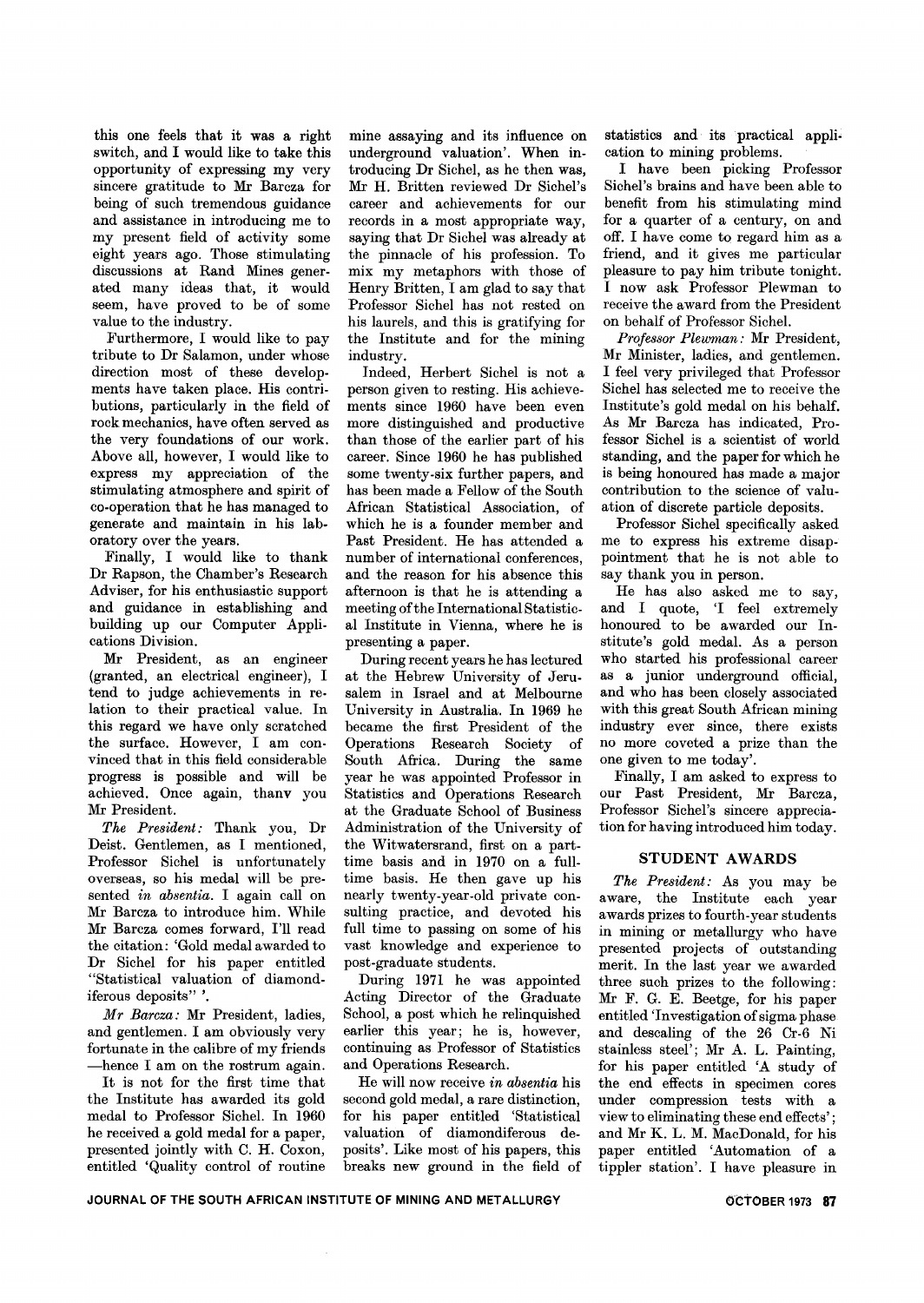asking Mr Beetge and Mr Painting to step forward to receive their prizes. Unfortunately, Mr MacDonald wasn't able to be present this afternoon.

#### ANNUAL REPORT OF THE COUNCIL AND ACCOUNTS FOR THE YEAR ENDED 30th JUNE, 1973

*The President:* A copy of the Annual Report was placed on each chair before the meeting. I therefore have no intention of presenting the report in detail. However, please bear with me while I attempt to highlight a few of the most important matters.

Membership increased from 1702 to 1774, of which 64 are Company Affiliates-an increase of 40 in this grade of membership. I am sure you will join me in welcoming this significant and healthy development, which enhances closer collaboration between the Institute and those companies engaged in mining and metallurgy.

Die Instituut se Joernaal het weereens 'n suksesvolle jaar aangeteken. Nie minder nie as 38 referate, wat 'n breë spektrum van onderwerpe gedek het, is gepubliseer. Graag rig ek 'n besondere woord van dank aan mnr. Pieter van Rensburg vir sy bekwame optrede as Programbestuurder. Ons dank ook aan ons Ere-redakteur, mnr. Hildred Carlisle, wat na jare getroue diens in Februarie vanjaar met sy aftrede uit die mynbedryf die tuig neergele het. Graag verwelkom ons ons nuwe Ere-redakteur, dr. Helen Glen, met die volle vertroue dat onder haar bekwame pen die kwaliteit en leesbaarheid van ons Joernaal die hoogste peil sal handhaaf.

There is overall consensus that the institution of quarterly colloquia in place of monthly meetings has been a great success. During the year under review, four very interesting and successful colloquia were held, two on metallurgical and two on mining topics. At all these colloquia, an over-full house presented the only problems. Our sincere thanks are due to the members of the Metallurgical and Mining Colloquia Committees, and in particular to their respective Chairmen,

Dr R. E. Robinson and Mr Lyn van den Bosch, for an excellent job.

Vier aangename en leersame ekskursies is gedurende die afgelope jaar onderneem en die Voorsitter van die betrokke komitee, mnr. P. A. von Wielligh, en sy komiteelede moet geluk gewens word op die puik reelings wat getref is.

A completely new venture was undertaken during the year, namely the running of a Winter School on 'Mineral processes: their analysis, optimization and control'. Two overseas experts were the major lecturers, and from all accounts this School was an outstanding successso much so that the Institute plans to undertake similar schools in the future. Grateful acknowledgements are due to Dr Robinson and his committee for their initiative and hard work in notching-up a most worthwhile achievement.

'n Verdere onderneming wat met groot welslae bekroon is, is die instelling van 'n informele Pirometallurgiese Besprekingsgroep onder die bekwame leiding van dr. Peter Jochens, aan wie ons groot dank verskuldig is. Daar word beplan om ook hierdie aktiwiteit geleidelik tot 'n breer omvang uit te bou.

In concluding my presentation of the Annual Report, I wish to record my sincere appreciation to the Office Bearers and the entire Council for their unstinting support and hard work during my year of office. I shall be forever grateful to them for making my task interesting, pleasant, and crisis-free. My sincere thanks also to the real worker, our Secretary, Miss Jane Theron. Jane has done, and is doing, an excellent and efficient job, and I can assure you that the day-to-day tasks of running the Institute are in very capable hands. The continued support and wise counsel of Mr Eric Boden, Manager of A.S. & T.S., is, as in the past, gratefully acknowledged.

Therewith, ladies and gentlemen, I have much pleasure in moving the adoption of the annual report for the year. Before calling for a vote, I shall ask the Honorary Treasurer, Mr Denis Maxwell, to review the financial position.

*Mr Maxwell:* Mr President, ladies,

and gentlemen. it gives me great pleasure to take advantage of this opportunity of saying something about the finance section of the Annual Report.

Probably the most important financial event of the year for the Institute was the demise of the stock-broking firm P. Wilson and E. Mansfield and Company-they were our stock brokers, and we had over RIO 000 with them on call at the time of their liquidation. We have no idea at this time how much of this we shall recover, but we are certainly not expecting very much. Nevertheless, in spite of the large write-off involved, it is gratifying to be able to report another substantial surplus.

Once again, I have to express my appreciation to the organizers of our colloquia and symposia, who have ensured that these functions operated at a profit and were therefore not a burden on the finances of the Institute.

In addition, the proceedings of the Open-pit Symposium are still an important source of funds, and now we are starting to receive substantial revenue from the APCOM Proceedings.

Unfortunately, this year there was a fairly substantial loss on the Journal. However, I do not feel too bad about this particular loss. There are many of our members who are not able to participate directly in the activities of the Institute and for whom therefore the Journal is the sole link with the Institute. I feel it is some compensation for them to know that the Journal is to some extent subsidized by other activities.

Our problem with regard to registering shares in the Institute's name is mentioned in the Annual Report. I'm pleased to be able to tell you that this has now been solved. The solution involved some minor changes in the Constitution, stating among other things that the Institute is capable of suing and being sued. When you see the relevant notice, please do not jump to the conclusion that we are about to instigate expensive litigation.

With regard to the future, I feel confident that various measures taken by Council in recent years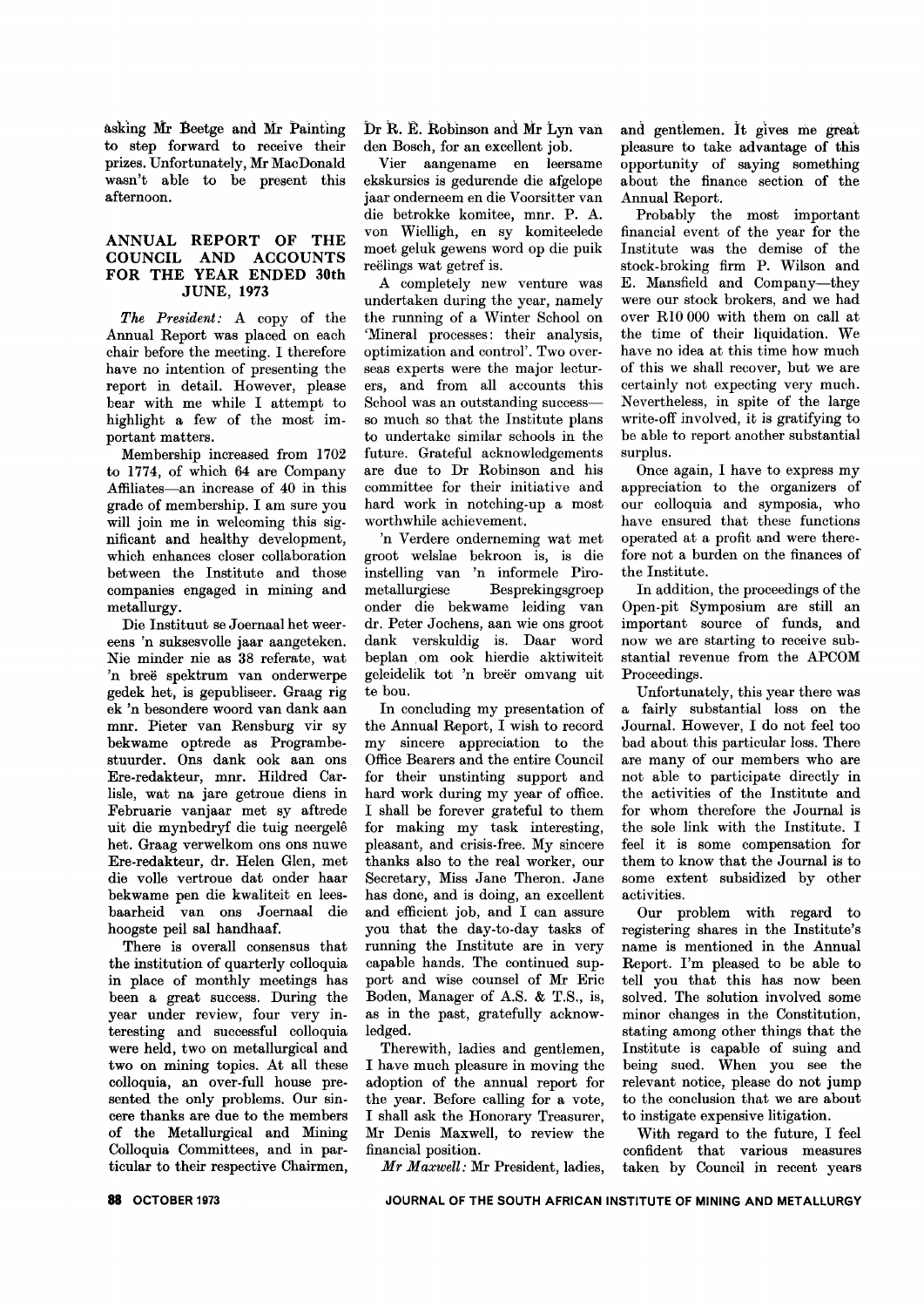have provided a sound foundation for the future financial welfare of the Institute. As I told you last year, it was our intention to use our increase in funds to expand our activities and provide more services. Our plans had to be postponed because of the debacle of Wilson and Mansfield, but now that the position is clearer, I am sure that it will not be long before these plans are formulated.

It is with very mixed feelings that I am handing over the reins of the office of Honorary Treasurer. I have enjoyed doing the job immensely. I have at all times had wonderful co-operation from all members of the Council, and I know that I shall miss the work badly. However, I feel strongly that it is important that no incumbent of this office is allowed to get into a rut. I do not by any means feel that I am in a rut, hut I have been here for five years, and I am minded of Robert Townsend who says in *Up the organisation,* 'If the Chief Executive doesn't retire gracefully after five or six years, throw the rascal out'. I know I am not the chief executive here, but I am not taking any chances! What makes it particularly easy to retire gracefully is the know. ledge that Pieter van Rensburg has succeeded in twisting Keith Douglas's arm and persuading him to take over as Honorary Treasurer. Keith brings a world of business acumen to this job, which ensures that the financial affairs of the Institute will be in very competent hands. Keith is already a very busy man, and we are indeed grateful to him for agreeing to accept the position.

It is now my pleasant duty to convey to Jane Theron, our secretary, and to her assistant, Beth Miller, and to all the Kelvin House staff associated with them my thanks and appreciation for their hard work and co-operation during the year. I should also like to say a special word of thanks to Mr Trueman, who looked after our accounts, who was always prompt in producing them, and who always has the answer to awkward questions.

Ten slotte mnr. die President, wil ek u graag van harte gelukwens met die heel besondere wyse waarop u die afgelope jaar die sake van die Instituut behartig het. Ons is veral erkentlik teenoor u vir al die tyd wat u aan hierdie taak bestee het, ondanks die feit dat u so ver van die stad af woon. U het al 'n slag of wat probeer voorgee dat u as gevolg hiervan u pligte soms versaak, maar die van ons wat na aan die hart van sake staan, weet goed genoeg dat dit blote beskeidenheid is wat so praat. I now have much pleasure, Mr President, in seconding the motion for the adoption of the Annual Report and Accounts.

*The President:* Thank you, Mr Maxwell. Ladies and gentlemen, I am sure you are all as pleased as I am to hear how healthy the finances of the Institute are. I just want to assure you that this happy state of affairs is in no small way due to the unfailing devotion and efforts of Mr Maxwell. As he has stated, he has now decided to take a rest after many years of service. I am sure you will join me in recording a very hearty vote of thanks to him for his very sterling service.

I now request the formal adoption of the Annual Report and Statements of Accounts. *Agreed.*

#### **DECLARATION OF ELECTION OF OFFICE BEARERS AND MEMBERS OF COUNCIL FOR THE YEAR 1973/1974**

*The President:* I have pleasure in announcing that, in accordance with Clause 3.3 of the Constitution, the retiring Council has elected the following as office bearers for the ensuing year:

*President:* Mr P. W. J. van Rensburg *Vice-Presidents:* Professor R. P.

Plewman and Dr R. E. Robinson *Honorary Treasurer:* Mr J. K. E. Douglas

*Immediate Past President:* Dr J. P. Hugo.

I shall now read a letter from the Scrutineers declaring the election of Members of Council for the year 1973/1974: 'We have to report that we have inspected the nomination papers for Members of Council for the 1973/1974 session and have found that the ballot papers sent out to Corporate Members of the Institute were in order. There was a return of 498 ballot papers, repre.

senting a 41,5 per cent ballot. As a result of our scrutiny, we find that the following members have been elected: M. G. Atmore, G. H. Grange, P. R. Jochens, J. G. Kirchner, D. 1. Legge, W. W. Malan, M. D. G. Salamon, L. W. P. van den Bosch, D. A. Viljoen, and P. A. von Wielligh'.

I have pleasure in congratulating the re-elected members and also the newly-elected members to Council for the ensuing session. I wish to announce that, in terms of Clause 3.2.8 of the Constitution, Mr B. T. Hosking in his capacity as Chairman of the Witbank/Middelburg Branch will serve on Council. Under the same clause, Mr E. T. Wilson, Chairman of the Orange Free State Branch, will also serve on Council.

It's my further happy duty to announce that eleven of the Institute's Past Presidents have signified their willingness to serve on Council for the ensuing year. These are: Dr J. T. McIntyre; Messrs Henry Britten, M. Barcza, R. J. Adamson, and D. J. Maxwell; Professor J. de V. Lambrechts; Messrs D. M. Jamieson, H. E. Cross, R. C. J. Goode, and V. C. Robinson; and Professor Howat. It is always of inestimable value to this Institute to have its wise men serving on Council. It fosters continuity, and the experience of these Past Presidents does much to expedite and lead to wise decisions in Council. I therefore, on behalf of you all, welcome them and thank them for being prepared to serve again.

#### **INDUCTION OF PRESIDENT**

*The President:* Ladies and gentlemen, this brings us to probably the most important matter of business today, namely the induction of the new President, Mr Pieter van Rensburg.

What sort of man is he? Let me tell you. Mr Petrus Wilhelmus Janse van Rensburg was born in Cradock in the Cape some fifty-two years ago. He was educated at St. Andrews Preparatory School and subsequently at St. Andrews College in Grahamstown, where he matriculated. I note that he decided on a mining career after a school visit to Crown Mines during the Empire Exhibition in 1936. Just for the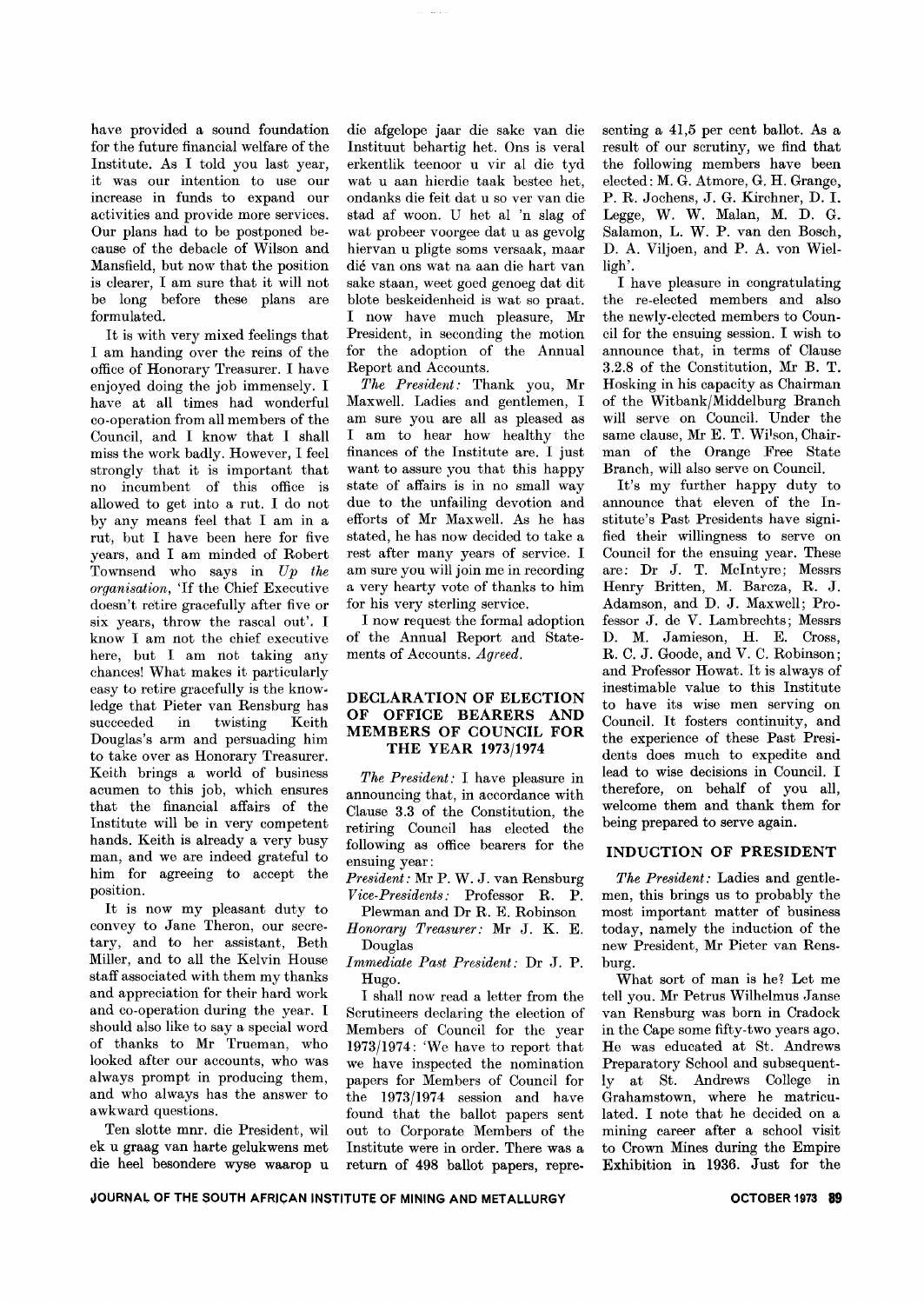record, the authorities in the goldmining industry are doubtless now very pleased they spent that money in supporting the Empire Exhibition!

Pieter had his university training at Wits., where he graduated B.8c. Engineering in Mining and Metallurgy *cum laude* in 1942. He was awarded the Chamber of Mines' Gold Medal and a post-graduate travelling scholarship. However, he immediately joined the forces and served with the Special Signals from December 1942 to August 1945. Most of this time he was attached to the South African Air Force, and part of this was spent in the Gold Coast.

On return from the war, he signed on at Robinson Deep as a graduate learner in September of 1945. He spent some ten months, between May 1946 and March 1947, in the United States and Canada at various mines, and a brief period at the Michigan School of Mines on a Chamber of Mines travelling scholarship. He returned to Robinson Deep, where he became Underground Manager in 1949.

He was transferred to Venterspost (like all men he had to go west) in January 1952, and served there until June 1954, whereupon he was transferred to Goldfields' Head Office in July of 1954. He has been there ever since in varying capacities. These include Group Production Engineer, Head of the Mine Valuation Department, Manager of the Management Services Division, Manager of the Investment Division, and now Manager of the Gold Division.

He is Chairman of Venterspost and Doornfontein Mines. He joined the Institute as a Student Member in 1941. He became an Associate Member in 1943, and a full Membernow a Fellow-- in 1960, and he was elected to Council in 1966.

Dames en here, ek is seker u sal saamstem dat ons in Pieter van Rensburg oor die dienste van 'n uiters bekwame man beskik. Sy leierskap en sy hardwerk het op talle maniere al hulle self alombekend gemaak en bewys. Ek hoef <sup>u</sup> net te wys op een prestasie wat op . sy kerfstok is, te wete, die onlangse APCOM Konferensie, wat met sulke groot welslae deur hierdie Instituut onder andere aangebied is. Ek is

oortuig daarvan dat voortgesette prestasies en welslae op Pieter van Rensburg se weg lê, en ons Instituut kan werklik baie dankie se dat ons oor 'n man van sy kaliber beskik.

This, ladies and gentlemen, is your new President. You have heard his long and distinguished *c'urriculum vitae.* He is a worthy son of South Africa and a distinguished mining engineer, although I cannot resist pointing out that he obtained his degree in mining *and metallurgy!* The latter obviously serves to enhance his status. He is a man of rare wisdom and energy, and I have no doubt whatsoever that he will fill, with great distinction, the office of President of this Institute. Therewith, I am off the hook, and, following Mr Maxwell's quotation a short while ago, the rascal has been well and truly thrown out!

Pieter, I now ask you to assume the office of President of the Institute, and wish you a highly successful and very satisfying year of office.

*Mr van Rensburg:* Dr Hugo, honoured guests, ladies, and gentlemen. I am very conscious of the great honour that the Institute has done me in electing me to be its President for this coming year. Die hoe gehalte van dienswilling van my voorgangers is wel bekend aan almal, en ek wil u verseker dat ek my bes sal doen om daardie voorbeeld te handhaaf. Ek hoop julle verwagtinge sal vervul word.

It is with some trepidation that I take up the heavy responsibilities of this job, with all its wide-ranging and important duties, and having to follow in the footsteps of so many silvery-tongued orators. However, I have the help and assistance of a strong Council, and I can assure you that we shall do our best to carry on the smooth working machine that I have today inherited.

This past year has again been a most successful one for the Institute, and this is very largely attributable to the quiet efficiency of our Immediate Past President. I am greatly indebted to him for the kind things he has said about me, but I've had a whole bag of salt brought in just to take along with his sugary words!

As you all know, Dr Hugo, or J.P. as we all know him, is a very

busy man as Deputy President of the Atomic Energy Board, but, despite this and the fact that he is relatively far from Kelvin House as he has his office at Pelindaba, he has been most conscientious in attending to Institute busin9ss at all times. We are grateful to him for the large effort he put into his job as President, and we look forward to retaining his wise counsel, not only in this coming year as Immediate Past President, but also we hope, for many years to come.

I am particularly pleased to havc two extremely able and enthusiastie Vice-Presidents to assist me in my tasks during this coming year. I can assure them that I shall be calling on their services on many occasions as we have a full programme of colloquia and symposia ahead of us. Both Bob Plewman and Robbie Robinson are men of energy who have taken a very active part in organizing our very successful series of colloquia, and in the field of education. I think both of them lie awake at night, thinking up ways of persuading more young men to enter our industry! This is going to be an important part of our programme for the future.

Dr Hugo has already expressed our thanks to Dennis Maxwell for his able control of our finances. Despite the unfortunate loss that was mentioned, he has managed to place our finances in much better shape than they have been for many years. We are sorry that we are losing him, but he has earned his rest, and I am deeply grateful to another Past President, Keith Douglas, who, in spite of his many other responsibilities, has agreed to take up where Dennis has left off.

During the year, our Honorary Editor, Hildred Carlisle, retired from his job as a Consulting Metallurgist, and he has moved to the mountains of the Hogsback in the Eastern Cape, where I paid him a brief visit earlier in the year. He did an excellent job in looking after our Journal, but he has been unable to persuade any other Council Member to undertake this onerous task, and here I talk with some authority. But we are fortunate that, through the good offices of Dr Robinson, we have been able to obtain the services of a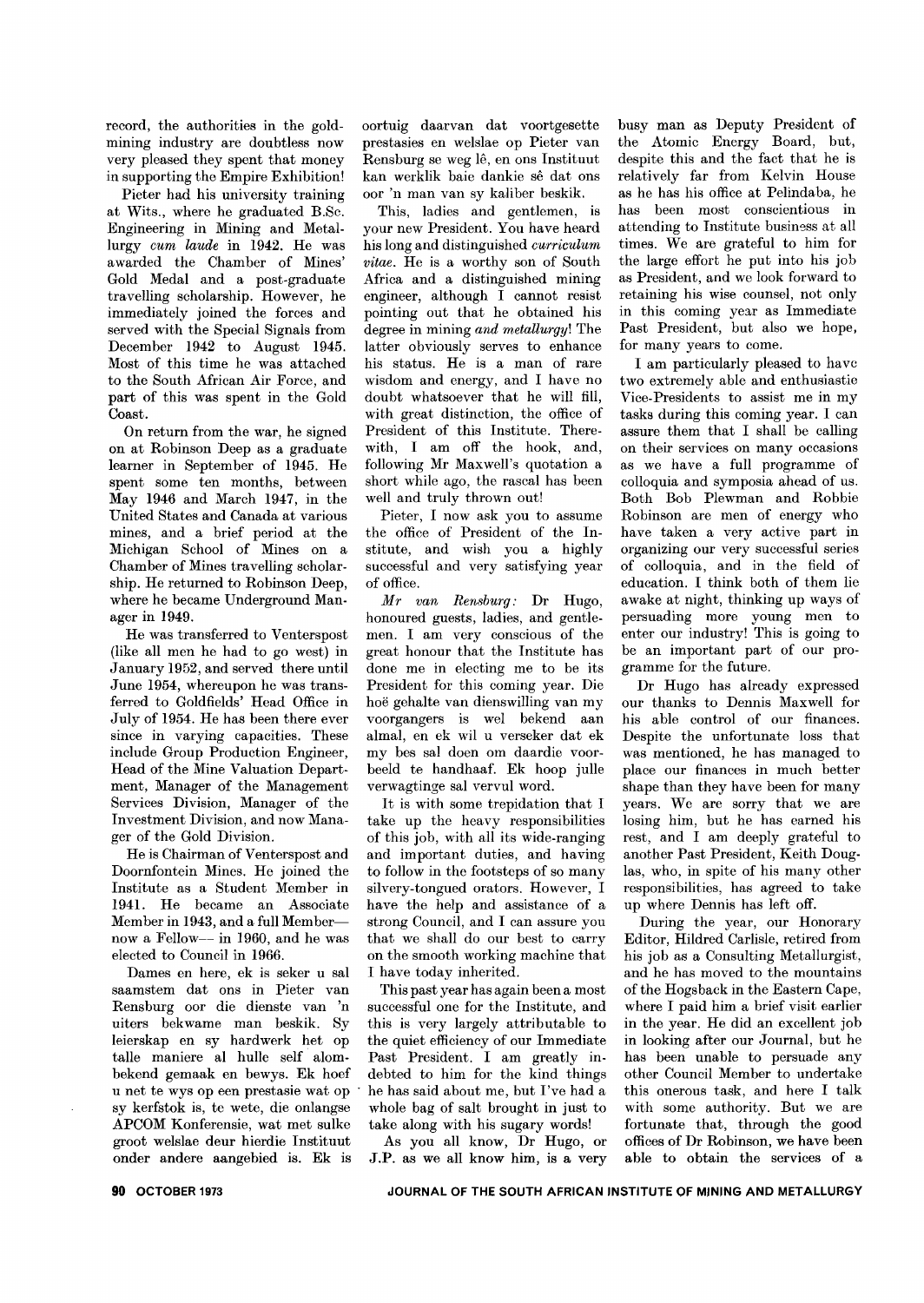mem ber of his staff. Dr Helen Glen is a perfectionist, and the standard of the Journal is a tribute to her keenness and attention to detail. We are extremely glad to have her to do this job for us.

I also want to add my thanks to our Secretary, Jane Theron, for her excellent work during the year, and I trust that we shall be able to retain her services for many years to come.

Now I would like to congratulate the re-elected members of Council, amongst whom we have a vast amount of ability, experience, and enthusiasm, and to welcome the new members of Council, who bring new blood and, we hope, new ideas to our affairs. Our Council also relies very heavily on the experience and wisdom of Past Presidents who have agreed to serve on Council. Our thanks are due to Mr Peter Lambooy and Mr Jimmy Reid, who have decided to take a break after many years of valuable service. I am most grateful to those Past Presidents who have again indicated their willingness to serve in the new year, and in particular I have much pleasure in welcoming back Mr Harry Cross and Mr David Jamieson after a break of several years.

I should now like to ask Professor R. P. Plewman, the Senior Vice-President, if he would take the seat on my right, and the newly-elected Vice-President, Dr R. E. Robinson, if he would take his place on the rostrum.

*Dr Robinson..* Mr President, honoured guests, ladies, and gentlemen. It is my duty and a very great privilege as the newly-elected Junior Vice-President to do two things: first, to offer the first formal congratulations to our newly elected President on behalf of the Vice-Presidents, and, second, to express our very sincere appreciation of the honour that you have done us in electing us to this office. Professor Plewman is, of course, an old hand at the game of Vice-President, and he has already shown what he can do in this regard. On my part, as a new boy I am filled with trepidation in that I doubt very much if I'll be able to live up to the example set by former Vice-Presidents of this Institute. Nevertheless, speaking for Professor Plewman and myself, I would like to assure our new President that we shall do everything in our power to give him every assistance during his term of office. Thank you very much for our election.

*Dr J ochens..* Mr President, as one of the newly-elected members of Council, I should like to assure you of our assistance and support. Also, I should like to express my thanks to the Institute for the confidence shown in us by electing us.

### APPOINTMENT OF AUDI-TORS AND HONORARY LEGAL ADVISERS FOR THE YEAR 1973/1974

*The President..* I wish to propose that Messrs Alex Aiken and Carter be appointed Auditors, and Messrs van Hulsteyn-Douglas be appointed Honorary Legal Advisers to the Institute for the coming year. *Agreed.*

## GENERAL BUSINESS

*The President..* Is there anything that members wish to raise under this heading? If not, I shall ask Professor Plewman to take the chair while I deliver my address.

### PRESIDENTIAL ADDRESS

Mr van Rensburg delivered his Presidential Address entitled 'Our mineral heritage'.

*Professor Plewman:* Mr President, I am sure that I speak for all members of this audience and, indeed, for all members of this Institute in saying thank you for your comprehensive review of the past, present, and future of our mineral heritage, and of its importance to the economy of this country. I have had the privilege of reading the full text, and it certainly is a fascinating story. This presidential address when published is sure to find a permanent place as a reference to the history of the mining industry, its growth, and its potential. I should like myself to underline the point that we must be careful not to dissipate this heritage. Now, it gives me great pleasure to invite Mr Robin Plumbridge, our Honorary President, to propose the vote of thanks.

*M r Plumbridge..* Mr Chairman, Mr Minister, ladies, and gentlemen. It is indeed a very great pleasure and

privilege for me to be able to propose a vote of thanks to the newly-elected President of the South African Institute of Mining and Metallurgy. Knowing Pieter van Rensburg as I do, it comes as no surprise that he should have chosen as the subject of his address here this afternoon, our mineral heritage. On behalf of you all, I should like to extend to him our sincere congratulations on his most far-reaching and stimulating presentation. Time has not permitted the presentation of this address in full. However, I have had the privilege of seeing the full text, and 1'd like to commend to you all for careful study this fine assessment of our mineral heritage. In his address, Mr Van Rensburg has skilfully drawn from the history of our great industry and shown how the rather sickly child has grown into a strapping young man. This has happened notwithstanding the views of the pessimists who have prophesied dire consequences every time the child has caught a cold. Far from dying a premature death, our mining and metallurgical industry is on the threshold of even greater things, and has the world as its oyster.

Ladies and gentlemen, I have deliberately likened our industry to a young man, because I believe there may be some people among us who do not regard the mining and metallurgical industry in South Africa as a young and vigorous industry that will provide a challenging career for young men in the future. I certainly cannot agree with this viewpoint, which persists despite overwhelming evidence to the contrary. Indeed, I believe that the industry offers unrivalled opportunities for any young man who is prepared to motivate himself and to tackle his career with vigour and determination.

We are living in rapidly-changing times, and the mining and metallurgical industry cannot isolate itself from these changes. Not only is technology changing, but so is the whole labour and financial structure. We have to guard against making change for change's sake, but, on the other hand, we cannot resist pro. gress.

All these changes present tre-